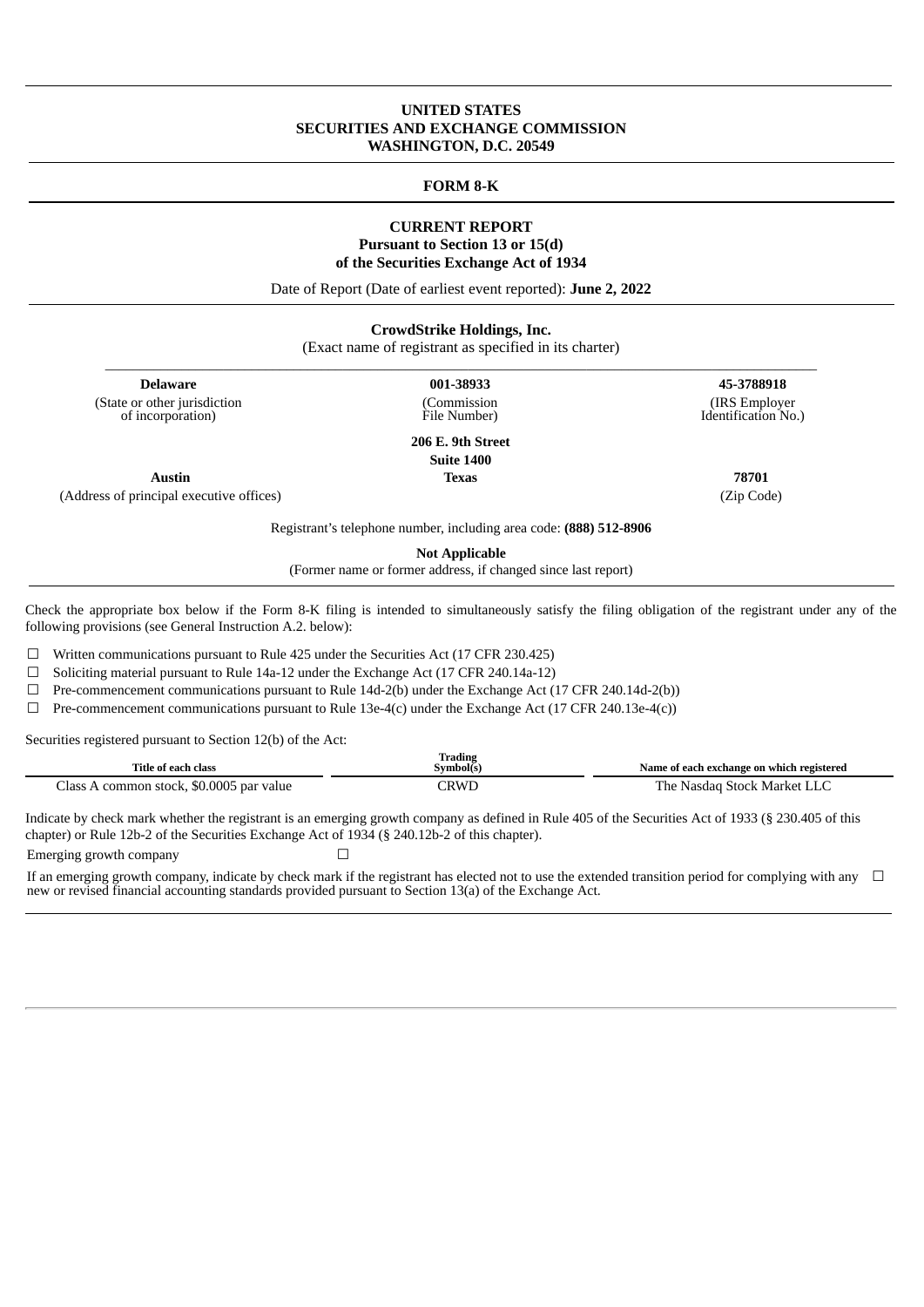# **Item 2.02 Results of Operations and Financial Condition.**

On June 2, 2022, CrowdStrike Holdings, Inc. issued a press release announcing its financial results for the fiscal quarter ended April 30, 2022. A copy of the press release is furnished herewith as Exhibit 99.1 and incorporated herein by reference.

The information contained in this Item 2.02 and Item 9.01 in this Current Report on Form 8-K, including the accompanying Exhibit 99.1 hereto, shall not be deemed "filed" for purposes of Section 18 of the Securities Exchange Act of 1934, as amended (the "Exchange Act"), or otherwise subject to the liabilities of that section, nor shall it be deemed incorporated by reference in any filing under the Securities Act of 1933, as amended, or the Exchange Act, regardless of any general incorporation language in such filings, unless expressly incorporated by specific reference in such filing.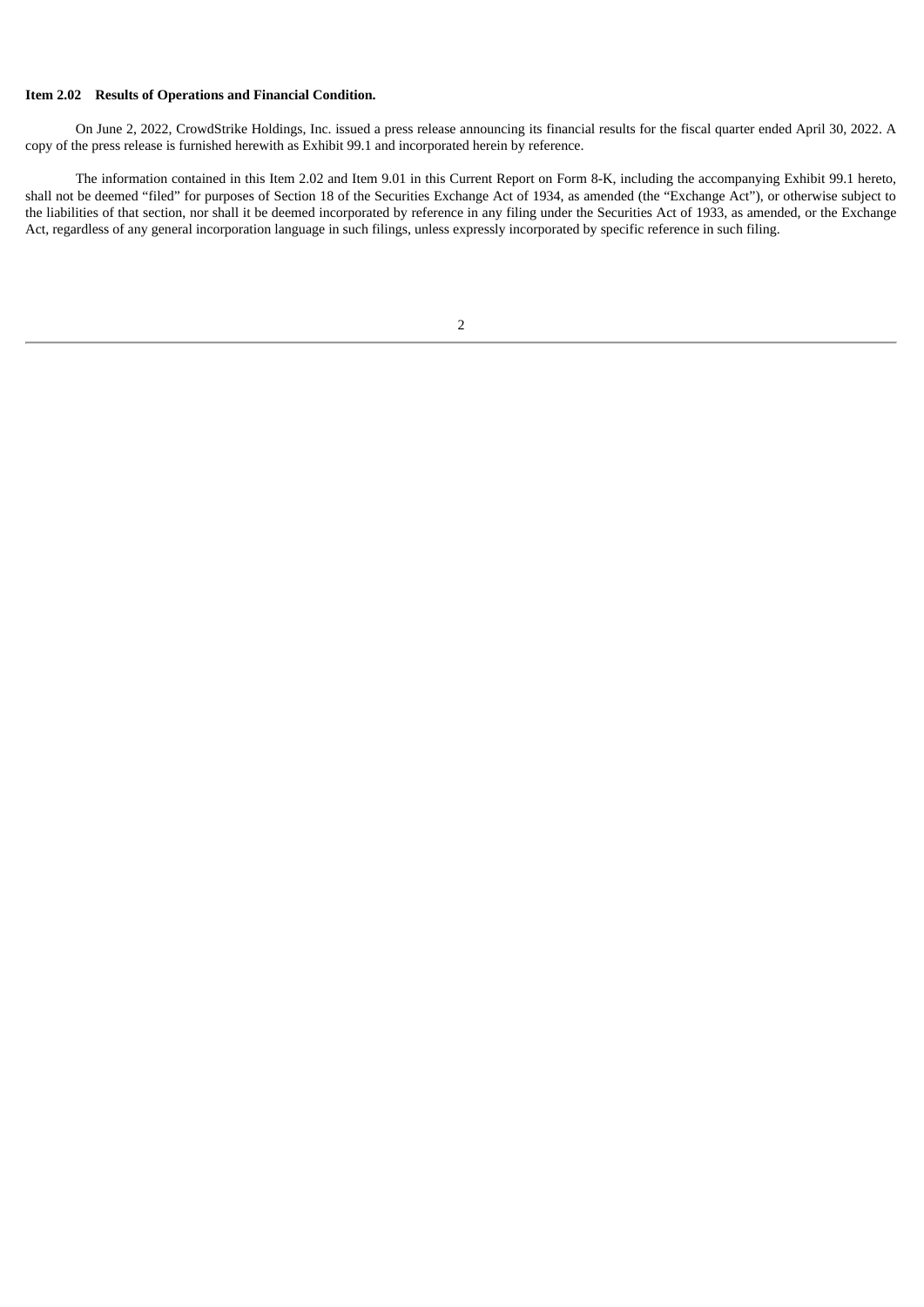# **Item 9.01 Financial Statements and Exhibits.**

*(d) Exhibits*

| <b>Exhibit</b><br><b>Number</b> | <b>Description of Exhibit</b>                                                                            |
|---------------------------------|----------------------------------------------------------------------------------------------------------|
| 99.1                            | Press release dated June 2, 2022                                                                         |
| 104                             | Cover Page Interactive Data File - the cover page XBRL tags are embedded within the Inline XBRL document |

# 3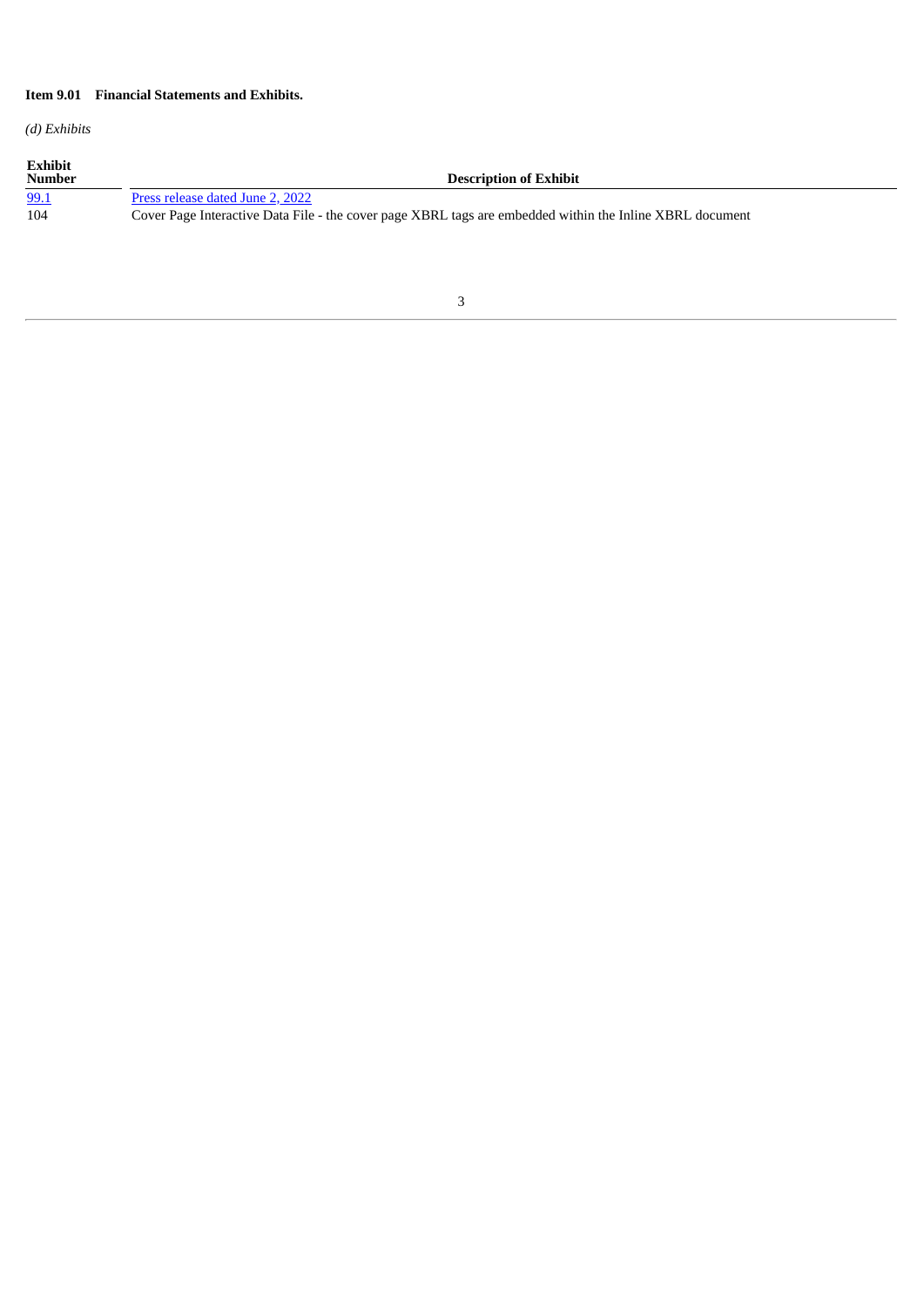# **SIGNATURES**

Pursuant to the requirements of the Securities Exchange Act of 1934, the registrant has duly caused this report to be signed on its behalf by the undersigned hereunto duly authorized.

Date: June 2, 2022 /s/ Burt W. Podbere

CrowdStrike Holdings, Inc.

Burt W. Podbere Chief Financial Officer

4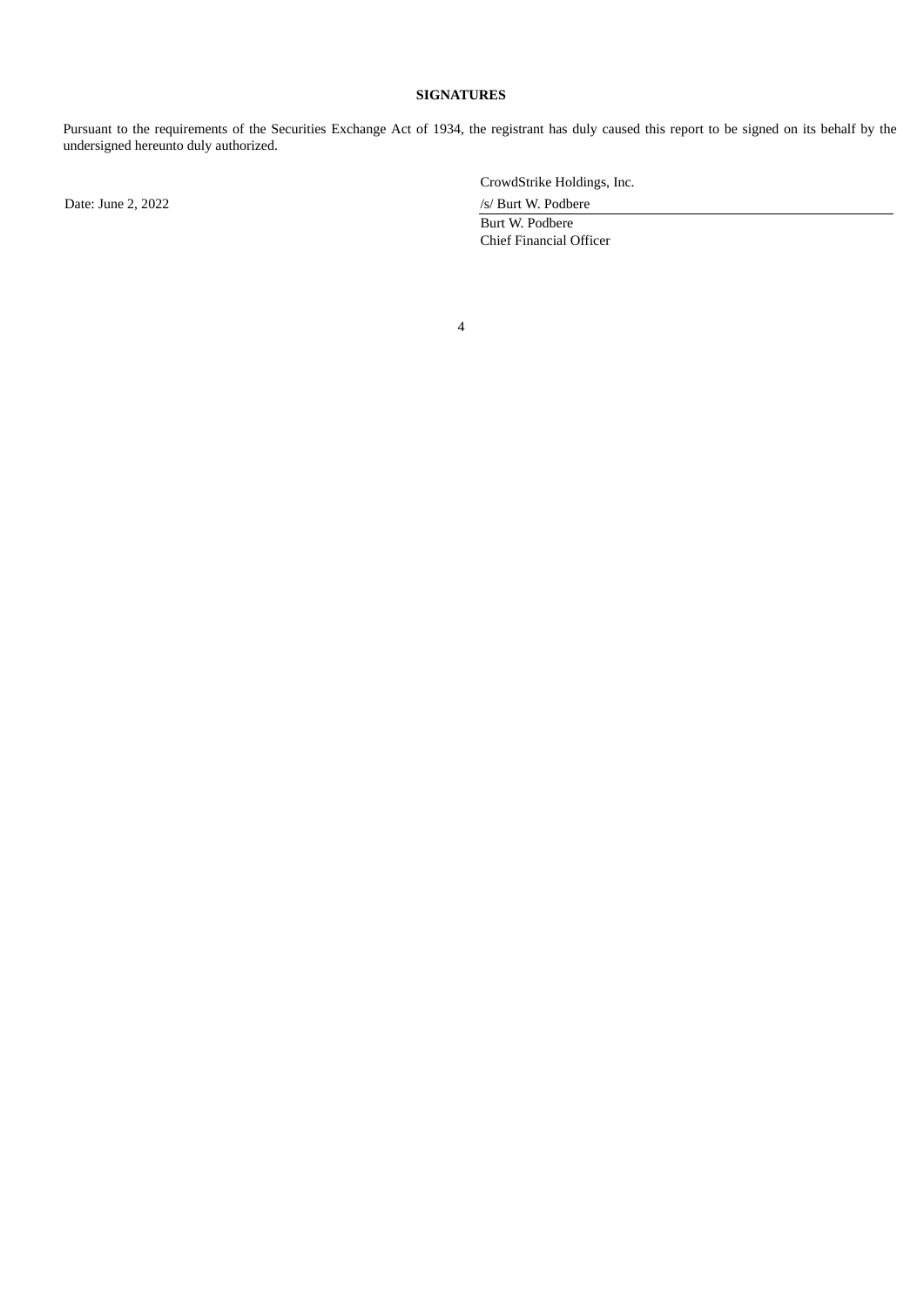<span id="page-4-0"></span>

## **CrowdStrike Reports First Quarter Fiscal Year 2023 Financial Results**

- *• Ending ARR grows 61% year-over-year to \$1.9 billion with over \$190 million in net new ARR*
- Cash flow from operations grows 46% vear-over-year to a record \$215 million and free cash flow grows 34% year-over-year to a *record \$158 million*
- *Raises revenue and profit guidance for fiscal year 2023*

**AUSTIN, Texas, June 2, 2022** -- CrowdStrike Holdings, Inc. (Nasdaq: CRWD), a global cybersecurity leader that provides cloud-delivered protection of endpoints, cloud workloads, identity and data, today announced financial results for the first quarter fiscal year 2023, ended April 30, 2022.

"CrowdStrike delivered an exceptional first quarter to kick off the fiscal year with \$190 million in net new ARR, 61% ending ARR growth at scale and record cash flow. We saw strength across the platform including a record quarter for modules deployed in the public cloud, and over 100% year-over-year ending ARR growth for our emerging product group, which includes our Discover, Spotlight, Identity Protection and Log Management modules. We believe our single agent architecture, frictionless go-to-market, and rapid innovation engine provide CrowdStrike a wide competitive moat along with multiple avenues to drive long-term sustainable growth in both our core and expansion markets," said George Kurtz, CrowdStrike's co-founder and chief executive officer.

Commenting on the company's financial results, Burt Podbere, CrowdStrike's chief financial officer, added, "Robust growth at an increased scale along with our relentless focus on execution and unit economics drove significant year-over-year operating leverage and record cash generation even as we increased investments to capture the substantial market opportunity ahead of us. Additionally, gross retention rates reached an all-time high and the number of customers adopting six or more and seven or more modules both more than doubled year-overyear, underscoring the immense value we deliver to customers seeking to transform, consolidate and fortify their security defenses."

### **First Quarter Fiscal 2023 Financial Highlights**

- **Revenue:** Total revenue was \$487.8 million, a 61% increase, compared to \$302.8 million in the first quarter of fiscal 2022. Subscription revenue was \$459.8 million, a 64% increase, compared to \$281.2 million in the first quarter of fiscal 2022.
- **Annual Recurring Revenue (ARR)** increased 61% year-over-year and grew to \$1.92 billion as of April 30, 2022, of which \$190.5 million was net new ARR added in the quarter.
- **Subscription Gross Margin:** GAAP subscription gross margin was approximately 77% in both the first quarter of fiscal 2023 and 2022. Non-GAAP subscription gross margin was approximately 79% in both the first quarter of fiscal 2023 and 2022.
- **Income/Loss from Operations:** GAAP loss from operations was \$23.9 million, compared to \$31.3 million in the first quarter of fiscal 2022. Non-GAAP income from operations was \$83.0 million, compared to \$29.8 million in the first quarter of fiscal 2022.
- **Net Income/Loss Attributable to CrowdStrike:** GAAP net loss attributable to CrowdStrike was \$31.5 million, compared to \$85.0 million in the first quarter of fiscal 2022. GAAP net loss per share attributable to CrowdStrike, basic and diluted was \$0.14, compared to \$0.38 in the first quarter of fiscal 2022. Non-GAAP net income attributable to CrowdStrike was \$74.8 million, compared to \$23.3 million in the first quarter of fiscal 2022. Non-GAAP net income attributable to CrowdStrike per share, diluted, was \$0.31, compared to \$0.10 in the first quarter of fiscal 2022.
- **Cash Flow:** Net cash generated from operations was \$215.0 million, compared to \$147.5 million in the first quarter of fiscal 2022. Free cash flow was \$157.5 million, compared to \$117.3 million in the first quarter of fiscal 2022.
- **Cash and Cash Equivalents** was \$2.15 billion as of April 30, 2022.

### **Recent Highlights**

• Added 1,620 net new subscription customers in the quarter for a total of 17,945 subscription customers as of April 30, 2022, representing 57% growth year-over-year.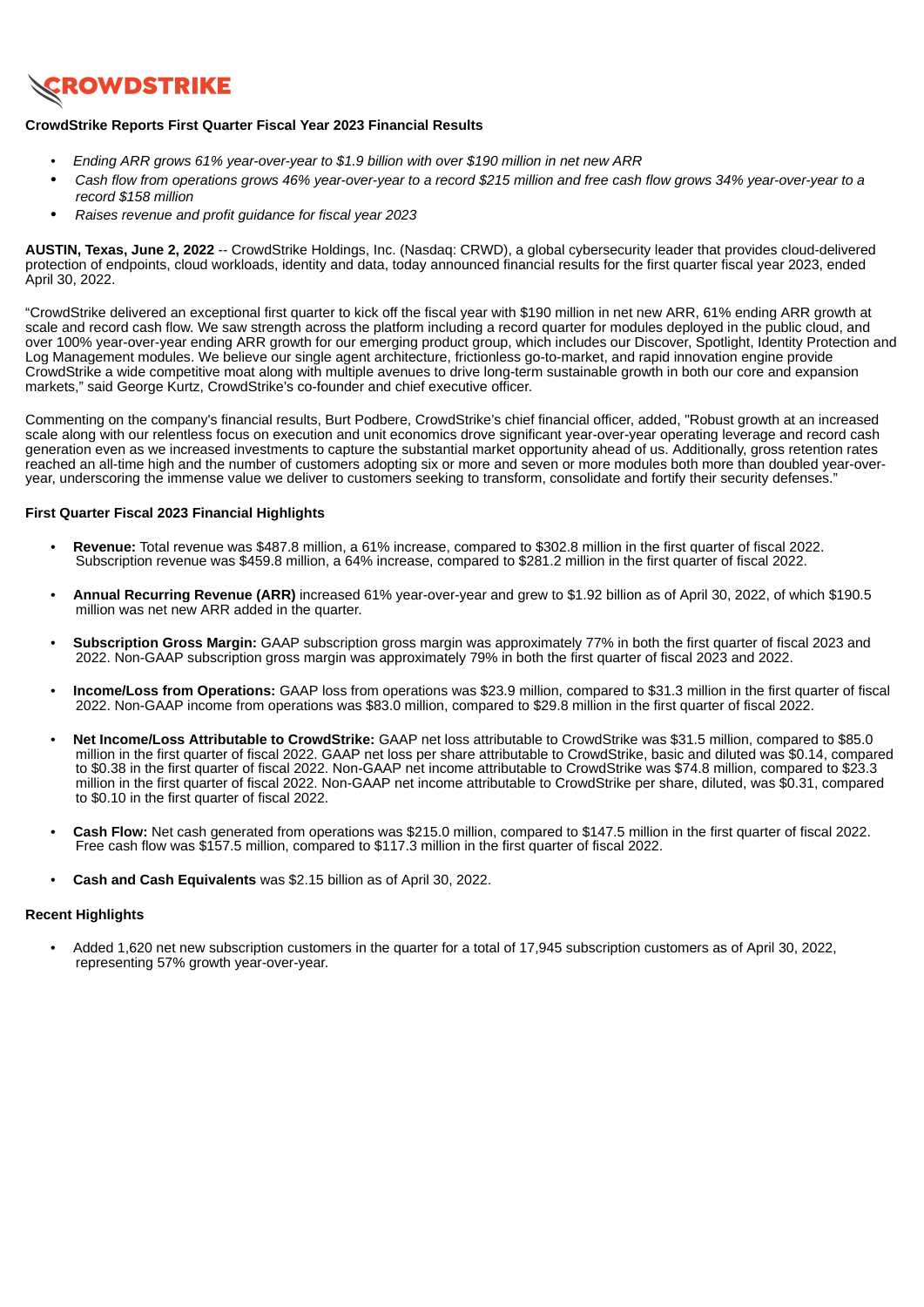- CrowdStrike's subscription customers that have adopted four or more modules, five or more modules and six or more modules increased to 71%, 59%, and 35%, respectively, as of April 30, 2022. Additionally, CrowdStrike customers with seven or more modules reached 19% as of April 30, 2022.
- Introduced new adversary-focused Cloud Native Application Protection Platform (CNAPP) capabilities to accelerate threat hunting for cloud environments.
- Announced a strategic partnership with Mandiant to help joint customers investigate, remediate and defend against cybersecurity threats.
- Expanded its strategic partnership with Cloudflare with technology integrations to strengthen the Zero Trust posture of joint customers.
- Received Impact Level 4 (IL-4) authorization from the U.S. Defense Information Systems Agency, enabling CrowdStrike to deploy to a broad range of the Department of Defense and Defense Industrial Base customers.
- Qualified as a recommended Advanced Persistent Threat response service provider by the German Federal Office for Information Security.
- Named a Leader in in The Forrester Wave™: Cybersecurity Incident Response Services, Q1 2022 report<sup>1</sup> and The Forrester Wave™: Endpoint Detection and Response Providers, Q2 2022 report<sup>2</sup> in which Forrester stated, "CrowdStrike dominates in EDR while building its future in XDR and Zero Trust. CrowdStrike continues to demonstrate excellence in its EDR offering through a context-rich UI infused with high-quality, in-depth threat intelligence."
- Ranked #1 in 2021 for revenue in Managed Detection and Response for Managed Security Services in the Gartner® Market Share: Managed Security Services, Worldwide, 2021 report<sup>3</sup>.
- Achieved 100% prevention with comprehensive visibility and actionable alerts in the fourth round of the MITRE Engenuity ATT&CK® Enterprise Evaluations. CrowdStrike was the only vendor to demonstrate native and unified Zero Trust and identity protection capabilities in its platform.
- Named one of the 2022 top 100 Best Companies to Work For by Fortune and global research and consulting firm, Great Place to Work®.

### **Financial Outlook**

CrowdStrike is providing the following guidance for the second quarter of fiscal 2023 (ending July 31, 2022) and increasing its guidance for fiscal year 2023 (ending January 31, 2023):

|                                                                                                                         | <b>Q2 FY23</b><br>Guidance | Full Year FY23<br>Guidance    |
|-------------------------------------------------------------------------------------------------------------------------|----------------------------|-------------------------------|
| Total revenue                                                                                                           | \$512.7 - \$516.8 million  | \$2,190.5 - \$2,205.8 million |
| Non-GAAP income from operations                                                                                         | \$70.4 - \$73.3 million    | \$306.5 - \$317.8 million     |
| Non-GAAP net income attributable to CrowdStrike                                                                         | \$64.9 - \$67.9 million    | \$283.3 - \$294.6 million     |
| Non-GAAP net income per share attributable to CrowdStrike<br>common stockholders, diluted                               | $$0.27 - $0.28$            | $$1.18 - $1.22$               |
| Weighted average shares used in computing Non-GAAP net income<br>per share attributable to common stockholders, diluted | 240 million                | 241 million                   |

These statements are forward-looking and actual results may differ materially as a result of many factors. Refer to the Forward-Looking Statements safe harbor below for information on the factors that could cause our actual results to differ materially from these forward-looking statements.

Guidance for non-GAAP financial measures excludes stock-based compensation expense, amortization expense of acquired intangible assets, including purchased patents, amortization of debt issuance costs and discount, legal reserve and settlement charges or benefits, gain (loss) and other income from strategic investments, and acquisition-related expenses. We have not provided the most directly comparable GAAP measures because certain items are out of our control or cannot be reasonably predicted. Accordingly, a reconciliation for non-GAAP income from operations, non-GAAP net income attributable to CrowdStrike, and non-GAAP net income per share attributable to CrowdStrike common stockholders is not available without unreasonable effort.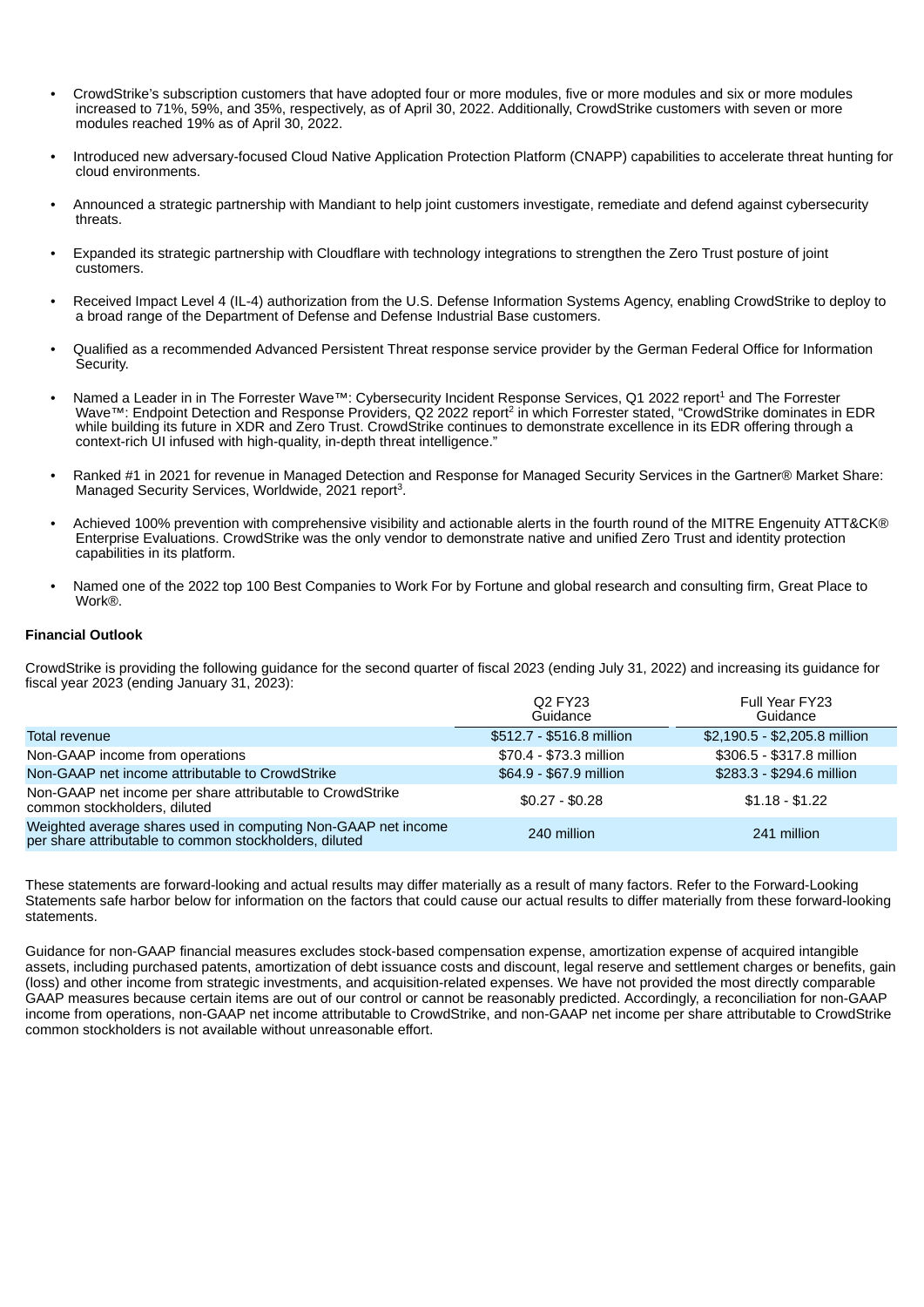### **Conference Call Information**

CrowdStrike will host a conference call for analysts and investors to discuss its earnings results for the first quarter of fiscal 2023 and outlook for its fiscal second quarter and fiscal year 2023 today at 2:00 p.m. Pacific time (5:00 p.m. Eastern time). A recorded webcast of the event will also be available for one year on the CrowdStrike Investor Relations website ir.crowdstrike.com.

| Date:           | June 2, 2022                                    |
|-----------------|-------------------------------------------------|
| Time:           | 2:00 p.m. Pacific time / 5:00 p.m. Eastern time |
| Dial-in number: | 409-937-8967, conference ID: 8957764            |
| Webcast:        | ir.crowdstrike.com                              |

### **Forward-Looking Statements**

This press release contains forward-looking statements that involve risks and uncertainties, including statements regarding our future growth, and future financial and operating performance, including our financial outlook for the fiscal second quarter and fiscal year 2023. There are a significant number of factors that could cause actual results to differ materially from statements made in this press release, including: risks associated with managing our rapid growth; our ability to identify and effectively implement the necessary changes to address execution challenges; the impact of the COVID-19 pandemic on our and our customers' business; our limited experience with new product and subscription and support introductions and the risks associated with new products and subscription and support offerings, including the risk of defects, errors, or vulnerabilities; our ability to attract new and retain existing customers; our ability to successfully integrate acquisitions; the failure to timely develop and achieve market acceptance of new products and subscriptions as well as existing products and subscriptions and support; our ability to collaborate and integrate our products with offerings from other parties to deliver benefits to customers; rapidly evolving technological developments in the market for security products and subscription and support offerings; length of sales cycles; and general market, political, economic, and business conditions, including those related to COVID-19 and geopolitical uncertainty.

Additional risks and uncertainties that could affect our financial results are included in the filings we make with the Securities and Exchange Commission ("SEC") from time to time, particularly under the captions "Risk Factors" and "Management's Discussion and Analysis of Financial Condition and Results of Operations", including our most recently filed Annual Report on Form 10-K and subsequent filings.

You should not rely on these forward-looking statements, as actual outcomes and results may differ materially from those contemplated by these forward-looking statements as a result of such risks and uncertainties. All forward-looking statements in this press release are based on information available to us as of the date hereof, and we do not assume any obligation to update the forward-looking statements provided to reflect events that occur or circumstances that exist after the date on which they were made.

#### **Use of Non-GAAP Financial Information**

We believe that the presentation of non-GAAP financial information provides important supplemental information to management and investors regarding financial and business trends relating to our financial condition and results of operations. For further information regarding these non-GAAP measures, including the reconciliation of these non-GAAP financial measures to their most directly comparable GAAP financial measures, please refer to the financial tables below, as well as the "Explanation of Non-GAAP Financial Measures" section of this press release.

### **Channels for Disclosure of Information**

We intend to announce material information to the public through the CrowdStrike Investor Relations website incrowdstrike.com, SEC filings, press releases, public conference calls, and public webcasts. We use these channels, as well as social media and our blog, to communicate with our investors, customers, and the public about our company, our offerings, and other issues. It is possible that the information we post on social media and our blog could be deemed to be material information. As such, we encourage investors, the media, and others to follow the channels listed above, including the social media channels listed on our investor relations website, and to review the information disclosed through such channels. Any updates to the list of disclosure channels through which we will announce information will be posted on the investor relations page on our website.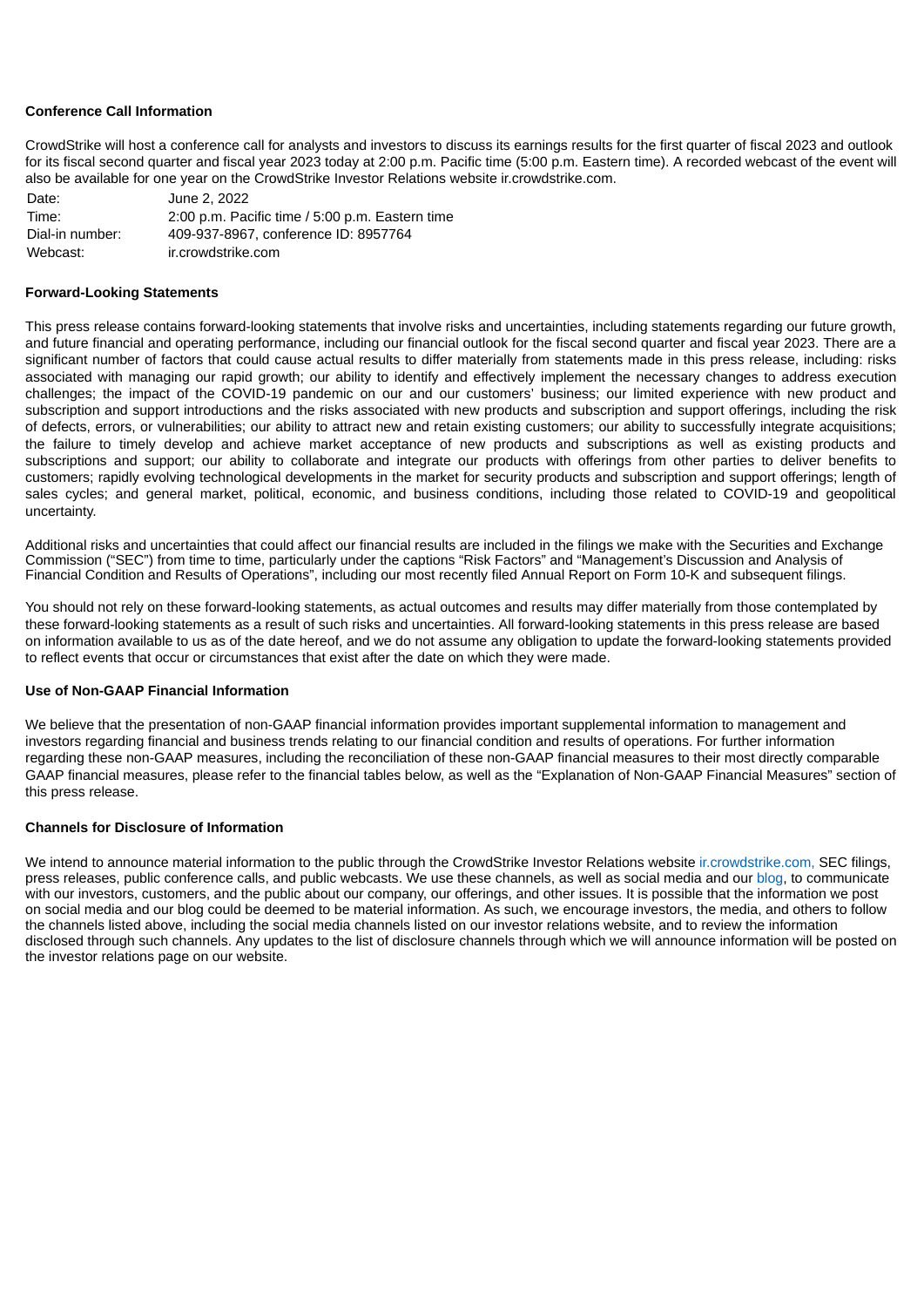### **Reports Referenced and Disclaimers**

- 1. The Forrester Wave™: Cybersecurity Incident Response Services, Q1 2022.
- 2. The Forrester Wave™: Endpoint Detection and Response Providers, Q2 2022.
- 3. Gartner, "Market Share: Managed Security Services, Worldwide, 2021", Hardeep Singh, Mark Wah, April 11, 2022.

GARTNER is a registered trademark and service mark of Gartner, Inc. and/or its affiliates in the U.S. and internationally and is used herein with permission. All rights reserved. Gartner does not endorse any vendor, product or service depicted in its research publications, and does not advise technology users to select only those vendors with the highest ratings or other designation. Gartner research publications consist of the opinions of Gartner's research organization and should not be construed as statements of fact. Gartner disclaims all warranties, expressed or implied, with respect to this research, including any warranties of merchantability or fitness for a particular purpose.

### **About CrowdStrike Holdings**

CrowdStrike Holdings, Inc. is a global cybersecurity leader that provides cloud-delivered protection of endpoints, cloud workloads, identity and data.

Powered by the CrowdStrike Security Cloud and advanced artificial intelligence, the CrowdStrike Falcon® platform delivers better outcomes to customers through rapid and scalable deployment, superior protection and performance, reduced complexity and immediate time-to-value. CrowdStrike Falcon leverages a single lightweight-agent architecture with integrated cloud modules spanning multiple security markets, including corporate workload security, managed security services, security and vulnerability management, IT operations management, threat intelligence services, identity protection and log management.

For more information, please visit: ir.crowdstrike.com

CrowdStrike, the CrowdStrike logo, and other CrowdStrike marks are trademarks and/or registered trademarks of CrowdStrike, Inc., or its affiliates or licensors. Other words, symbols, and company product names may be trademarks of the respective companies with which they are associated.

# **Investor Relations Contact**

CrowdStrike Holdings, Inc. Maria Riley, Vice President of Investor Relations investors@crowdstrike.com 669-721-0742

# **Press Contact**

CrowdStrike Holdings, Inc. Kevin Benacci, Sr. Director, Corporate Communications press@crowdstrike.com 216-409-5055 **###**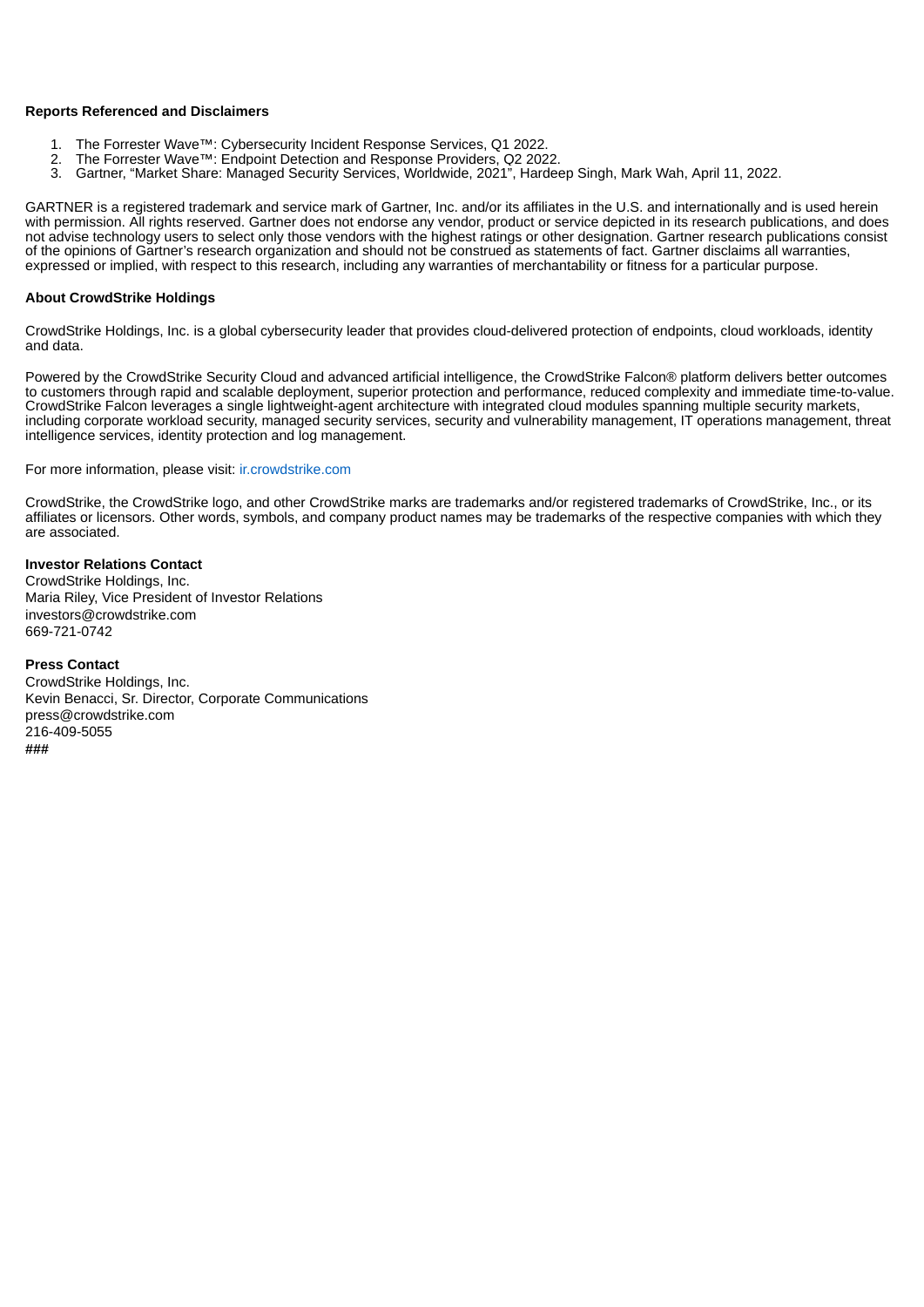### **Condensed Consolidated Statements of Operations**

(in thousands, except per share amounts)

(unaudited)

|                                                                                                                                    | Three Months Ended April 30, |      |           |
|------------------------------------------------------------------------------------------------------------------------------------|------------------------------|------|-----------|
|                                                                                                                                    | 2022                         |      | 2021      |
| Revenue                                                                                                                            |                              |      |           |
| Subscription                                                                                                                       | \$<br>459,822                | - \$ | 281,228   |
| <b>Professional services</b>                                                                                                       | 28,012                       |      | 21,615    |
| Total revenue                                                                                                                      | 487,834                      |      | 302,843   |
| Cost of revenue                                                                                                                    |                              |      |           |
| Subscription (1)(2)                                                                                                                | 107,942                      |      | 64,903    |
| Professional services <sup>(1)</sup>                                                                                               | 18,890                       |      | 13,602    |
| Total cost of revenue                                                                                                              | 126,832                      |      | 78,505    |
| Gross profit                                                                                                                       | 361,002                      |      | 224,338   |
| Operating expenses                                                                                                                 |                              |      |           |
| Sales and marketing (1)(2)                                                                                                         | 193.532                      |      | 135,131   |
| Research and development (1)                                                                                                       | 123,399                      |      | 78,180    |
| General and administrative (1)(2)(3)                                                                                               | 67,954                       |      | 42,374    |
| Total operating expenses                                                                                                           | 384,885                      |      | 255,685   |
| Loss from operations                                                                                                               | (23, 883)                    |      | (31, 347) |
| Interest expense <sup>(4)</sup>                                                                                                    | (6, 298)                     |      | (6, 230)  |
| Other income, net <sup>(5)</sup>                                                                                                   | 3,212                        |      | 4,768     |
| Loss before provision for income taxes                                                                                             | (26,969)                     |      | (32, 809) |
| Provision for income taxes $(6)$                                                                                                   | 3,440                        |      | 50,062    |
| Net loss                                                                                                                           | (30, 409)                    |      | (82, 871) |
| Net income attributable to non-controlling interest                                                                                | 1,114                        |      | 2,178     |
| Net loss attributable to CrowdStrike                                                                                               | \$<br>(31, 523)              | \$   | (85,049)  |
| Net loss per share attributable to CrowdStrike common stockholders, basic and diluted                                              | \$<br>(0.14)                 | \$   | (0.38)    |
| Weighted-average shares used in computing net loss per share attributable to CrowdStrike common stockholders,<br>basic and diluted | 231,179                      |      | 224,153   |

(1) Includes stock-based compensation expense as follows (in thousands):

\_\_\_\_\_\_\_\_\_\_\_\_\_\_\_\_\_\_\_\_\_\_\_\_\_\_\_\_\_

|                                        | Three Months Ended April 30, |      |        |
|----------------------------------------|------------------------------|------|--------|
|                                        | 2022                         |      | 2021   |
| Subscription cost of revenue           | \$<br>$6.578$ \$             |      | 4,285  |
| Professional services cost of revenue  | 3.001                        |      | 2.028  |
| Sales and marketing                    | 26.710                       |      | 17,414 |
| Research and development               | 34.036                       |      | 17,801 |
| General and administrative             | 32.169                       |      | 12,834 |
| Total stock-based compensation expense | 102.494                      | - \$ | 54.362 |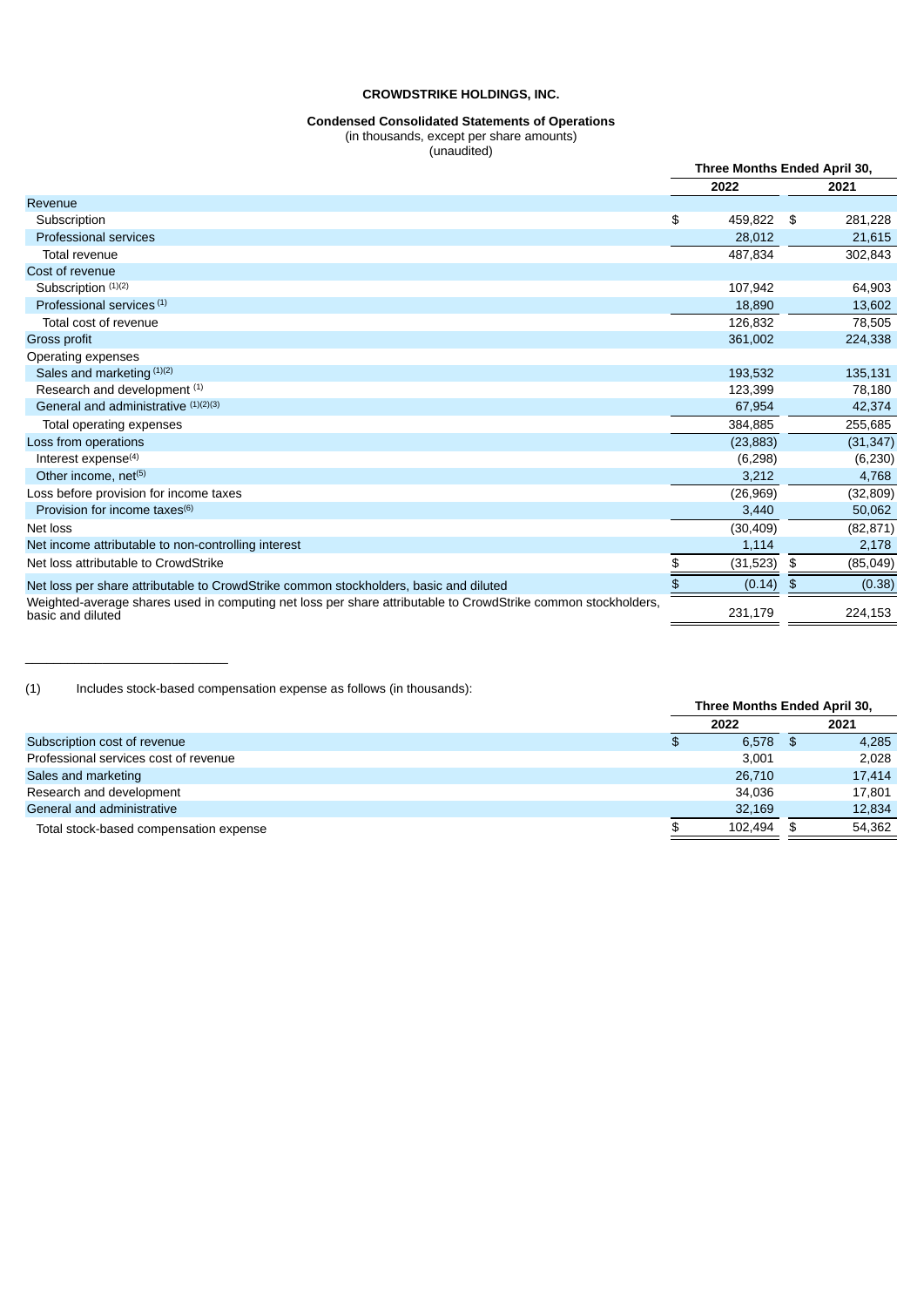## (2) Includes amortization of acquired intangible assets, including purchased patents, as follows (in thousands):

|                                                  | Three Months Ended April 30, |  |       |  |
|--------------------------------------------------|------------------------------|--|-------|--|
|                                                  | 2022                         |  | 2021  |  |
| Subscription cost of revenue                     | 3.425                        |  | 1,995 |  |
| Sales and marketing                              | 649                          |  | 422   |  |
| General and administrative                       | 14                           |  |       |  |
| Total amortization of acquired intangible assets | 4.088                        |  | 2,417 |  |

(3) Includes acquisition-related expenses as follows (in thousands):

|                                    |  | Three Months Ended April 30, |       |  |  |
|------------------------------------|--|------------------------------|-------|--|--|
|                                    |  | 2022                         | 2021  |  |  |
| General and administrative         |  | 301                          | 4.345 |  |  |
| Total acquisition-related expenses |  | 301                          | 4.345 |  |  |
|                                    |  |                              |       |  |  |

(4) Includes amortization of debt issuance costs and discount as follows (in thousands):

|                                                        | Three Months Ended April 30, |      |  |      |
|--------------------------------------------------------|------------------------------|------|--|------|
|                                                        |                              | 2022 |  | 2021 |
| Interest expense                                       |                              | 546  |  | 547  |
| Total amortization of debt issuance costs and discount |                              | 546  |  | 547  |

(5) Includes gains and other income from strategic investments as follows (in thousands):

|                                                         |  | Three Months Ended April 30, |      |       |
|---------------------------------------------------------|--|------------------------------|------|-------|
|                                                         |  | 2022                         | 2021 |       |
| Other income, net                                       |  | 2.229                        |      | 4.356 |
| Total gains and other income from strategic investments |  | 2.229                        |      | 4,356 |

(6) Includes tax costs for intellectual property integration relating to the Humio acquisition as follows (in thousands):

|                                  |  | Three Months Ended April 30, |  |        |  |
|----------------------------------|--|------------------------------|--|--------|--|
|                                  |  | 2022                         |  | 2021   |  |
| Provision for income taxes       |  | –                            |  | 48.824 |  |
| Total provision for income taxes |  |                              |  | 48.824 |  |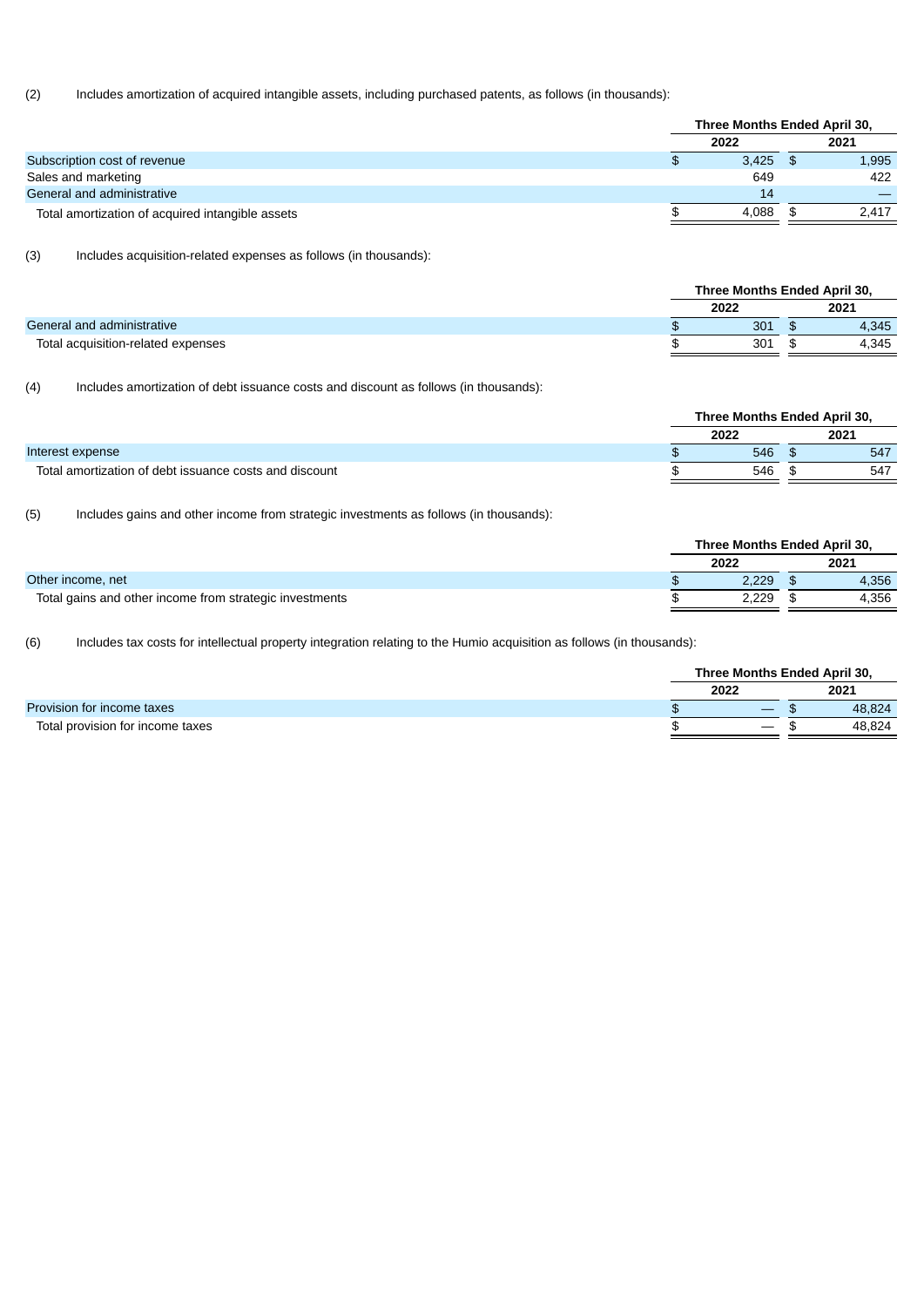## **Condensed Consolidated Balance Sheets**

(in thousands) (unaudited)

|                                                         |                | April 30,    |               | January 31, |  |
|---------------------------------------------------------|----------------|--------------|---------------|-------------|--|
|                                                         |                | 2022         |               | 2022        |  |
| <b>Assets</b>                                           |                |              |               |             |  |
| Current assets:                                         |                |              |               |             |  |
| Cash and cash equivalents                               | $\mathfrak{P}$ | 2,152,736 \$ |               | 1,996,633   |  |
| Accounts receivable, net of allowance for credit losses |                | 369,130      |               | 368,145     |  |
| Deferred contract acquisition costs, current            |                | 135,681      |               | 126,822     |  |
| Prepaid expenses and other current assets               |                | 75,511       |               | 79,352      |  |
| Total current assets                                    |                | 2,733,058    |               | 2,570,952   |  |
| Strategic investments                                   |                | 28,665       |               | 23,632      |  |
| Property and equipment, net                             |                | 316,309      |               | 260,577     |  |
| Operating lease right-of-use assets                     |                | 28,701       |               | 31,735      |  |
| Deferred contract acquisition costs, noncurrent         |                | 197,261      |               | 192,358     |  |
| Goodwill                                                |                | 416,228      |               | 416,445     |  |
| Intangible assets, net                                  |                | 93,945       |               | 97,336      |  |
| Other long-term assets                                  |                | 21,668       |               | 25,346      |  |
| <b>Total assets</b>                                     | $\pmb{\$}$     | 3,835,835    | $\frac{4}{5}$ | 3,618,381   |  |
| <b>Liabilities and Stockholders' Equity</b>             |                |              |               |             |  |
| <b>Current liabilities:</b>                             |                |              |               |             |  |
| Accounts payable                                        | \$             | 11,024 \$    |               | 47,634      |  |
| Accrued expenses                                        |                | 94,966       |               | 83,382      |  |
| Accrued payroll and benefits                            |                | 116,406      |               | 104,563     |  |
| Operating lease liabilities, current                    |                | 9,967        |               | 9,820       |  |
| Deferred revenue                                        |                | 1,249,198    |               | 1,136,502   |  |
| Other current liabilities                               |                | 15,542       |               | 24,929      |  |
| <b>Total current liabilities</b>                        |                | 1,497,103    |               | 1,406,830   |  |
| Long-term debt                                          |                | 739,889      |               | 739,517     |  |
| Deferred revenue, noncurrent                            |                | 443,399      |               | 392,819     |  |
| Operating lease liabilities, noncurrent                 |                | 22,197       |               | 25,379      |  |
| Other liabilities, noncurrent                           |                | 16,250       |               | 16,193      |  |
| <b>Total liabilities</b>                                |                | 2,718,838    |               | 2,580,738   |  |
| Commitments and contingencies                           |                |              |               |             |  |
| <b>Stockholders' Equity</b>                             |                |              |               |             |  |
| Common stock, Class A and Class B                       |                | 116          |               | 115         |  |
| Additional paid-in capital                              |                | 2,103,054    |               | 1,991,807   |  |
| Accumulated deficit                                     |                | (996, 441)   |               | (964, 918)  |  |
| Accumulated other comprehensive loss                    |                | (4, 188)     |               | (1, 240)    |  |
| Total CrowdStrike Holdings, Inc. stockholders' equity   |                | 1,102,541    |               | 1,025,764   |  |
| Non-controlling interest                                |                | 14,456       |               | 11,879      |  |
| Total stockholders' equity                              |                | 1,116,997    |               | 1,037,643   |  |
| Total liabilities and stockholders' equity              | $\frac{2}{3}$  | 3,835,835    | $\frac{4}{5}$ | 3,618,381   |  |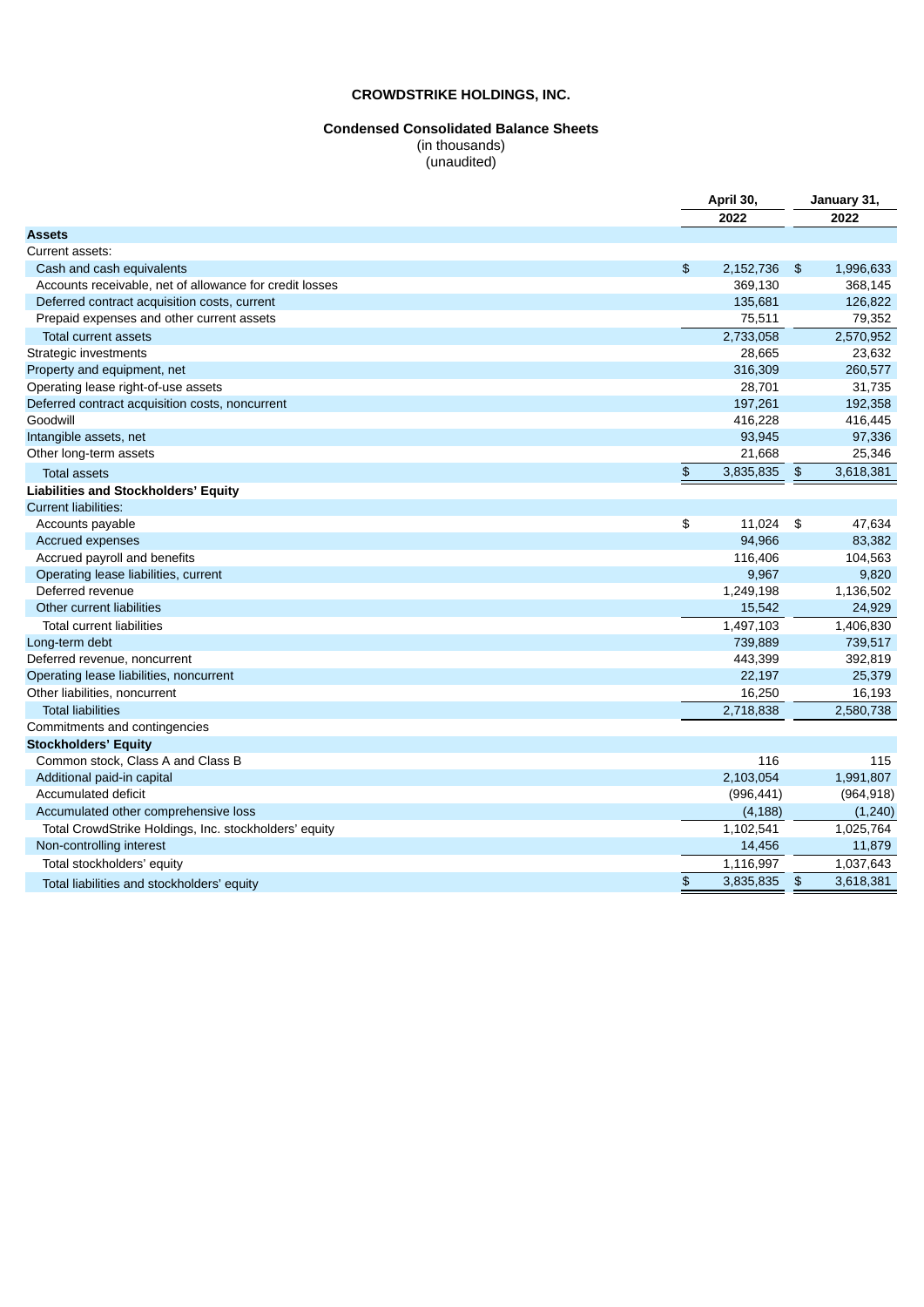#### **Condensed Consolidated Statements of Cash Flows**

(in thousands) (unaudited)

**Three Months Ended April 30, 2022 2021 Operating activities** Net loss \$ (30,409) \$ (82,871) Adjustments to reconcile net loss to net cash provided by operating activities: Depreciation and amortization 11,974 11,974 Amortization of intangible assets **2,417** and the set of the set of the set of the set of the set of the set of the set of the set of the set of the set of the set of the set of the set of the set of the set of the set of Amortization of deferred contract acquisition costs 37,592 24,376 Non-cash operating lease costs 2,180<br>
Stock-based compensation expense 54,362<br>
2,482 2,57 2,180<br>
2,494 54,362 Stock-based compensation expense Deferred income taxes and the control of the control of the control of the control of the control of the control of the control of the control of the control of the control of the control of the control of the control of t Non-cash interest expense 669 595<br>Change in fair value of strategic investments (2,308) (4,356) (3,208) (4,356) Change in fair value of strategic investments (2,208) (4,356) (4,356) (4,356) (4,356) (4,356) (4,356) (4,356) (4,356) Changes in operating assets and liabilities, net of impact of acquisitions Accounts receivable, net and the country of the country of the country of the country of the country of the country of the state of the state of the country of the state of the state of the state of the state of the state Deferred contract acquisition costs (51,354) (36,400) Prepaid expenses and other assets 4,243 (685) Accounts payable (36,431) (10,562) Accrued expenses and other liabilities (7,300) 42,180 Accrued payroll and benefits **13,235** 5,969 Operating lease liabilities (2,210) (2,555) Deferred revenue 163,276 109,376 Net cash provided by operating activities 214,957 147,533 **Investing activities** Purchases of property and equipment (52,211) (25,796) Capitalized internal-use software and website development costs (5,214) (4,434) Purchases of strategic investments (2,825) (1,309) Business acquisitions, net of cash acquired — (353,407) Purchases of intangible assets (700) — intervalsed and the control of the control of the control of the control of the control of the control of the control of the control of the control of the control of the control of th Net cash used in investing activities (384,946) (384,946) (384,946) **Financing activities** Payments of debt issuance costs related to revolving line of credit expansion of the costs related to revolving line of credit expansion of the costs related to Senior Notes (219)  $\sim$  (219) Payment of debt issuance costs related to Senior Notes Proceeds from issuance of common stock upon exercise of stock options 3,754 3,106 3,754 Capital contributions from non-controlling interest holders 1,462 655 Net cash provided by financing activities  $\qquad \qquad 2,609$ Effect of foreign exchange rates on cash and cash equivalents (2,472) 1,193 Net decrease in cash and cash equivalents (233,611)  $\sim$  156,103 (233,611) Cash and cash equivalents, beginning of period 1,996,633 1,918,608 Cash and cash equivalents, end of period  $\overline{\text{S}}$  2,152,736  $\overline{\text{S}}$  2,152,736  $\overline{\text{S}}$  1,684,997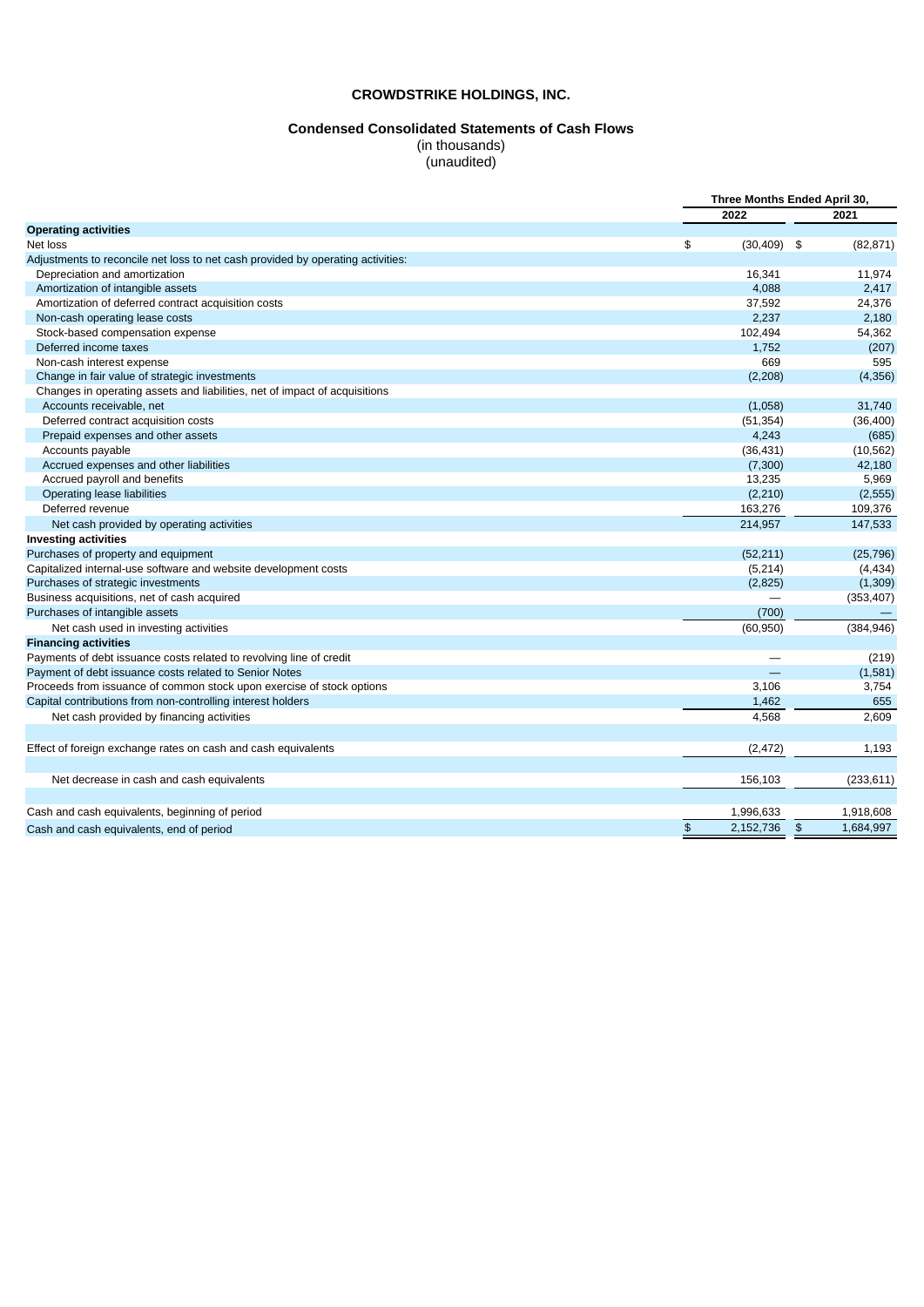#### **GAAP to Non-GAAP Reconciliations** (in thousands, except percentages) (unaudited)

|                                                                                   |               | Three Months Ended April 30, |               |           |
|-----------------------------------------------------------------------------------|---------------|------------------------------|---------------|-----------|
|                                                                                   |               | 2022                         |               | 2021      |
| GAAP subscription revenue                                                         | $\frac{1}{2}$ | 459,822                      | $\frac{1}{2}$ | 281,228   |
| GAAP professional services revenue                                                |               | 28,012                       |               | 21,615    |
| <b>GAAP</b> total revenue                                                         | $\, \, \$$    | 487,834                      | $\, \, \$$    | 302,843   |
| GAAP subscription gross profit                                                    | $\frac{1}{2}$ | 351,880                      | $\frac{1}{2}$ | 216,325   |
| Stock based compensation expense                                                  |               | 6,578                        |               | 4,285     |
| Amortization of acquired intangible assets                                        |               | 3,425                        |               | 1,995     |
| Non-GAAP subscription gross profit                                                | \$            | 361,883                      | \$            | 222,605   |
| GAAP subscription gross margin                                                    |               | 77 %                         |               | 77 %      |
| Non-GAAP subscription gross margin                                                |               | 79 %                         |               | 79 %      |
| GAAP professional services gross profit                                           | $\frac{2}{3}$ | 9,122                        | $\frac{1}{2}$ | 8,013     |
| Stock based compensation expense                                                  |               | 3,001                        |               | 2,028     |
| Non-GAAP professional services gross profit                                       | $\frac{2}{3}$ | 12,123                       | $\frac{1}{2}$ | 10,041    |
| GAAP professional services gross margin                                           |               | 33 %                         |               | 37 %      |
| Non-GAAP professional services gross margin                                       |               | 43 %                         |               | 46 %      |
| Total GAAP gross margin                                                           |               | 74 %                         |               | 74 %      |
| Total Non-GAAP gross margin                                                       |               | 77 %                         |               | 77 %      |
| GAAP sales and marketing operating expenses                                       | $\frac{2}{3}$ | 193,532                      | $\frac{1}{2}$ | 135,131   |
| Stock based compensation expense                                                  |               | (26, 710)                    |               | (17, 414) |
| Amortization of acquired intangible assets                                        |               | (649)                        |               | (422)     |
| Non-GAAP sales and marketing operating expenses                                   | \$            | 166,173                      | \$            | 117,295   |
| GAAP sales and marketing operating expenses as a percentage of revenue            |               | 40 %                         |               | 45 %      |
| Non-GAAP sales and marketing operating expenses as a percentage of revenue        |               | 34 %                         |               | 39 %      |
| GAAP research and development operating expenses                                  | $\frac{1}{2}$ | 123,399                      | $\frac{1}{2}$ | 78,180    |
| Stock based compensation expense                                                  |               | (34,036)                     |               | (17, 801) |
| Non-GAAP research and development operating expenses                              | $\, \, \$$    | 89,363                       | $\, \, \$$    | 60,379    |
| GAAP research and development operating expenses as a percentage of revenue       |               | 25 %                         |               | 26 %      |
| Non-GAAP research and development operating expenses as a percentage of revenue   |               | 18 %                         |               | 20 %      |
| GAAP general and administrative operating expenses                                | \$            | 67,954                       | \$            | 42,374    |
| Stock based compensation expense                                                  |               | (32, 169)                    |               | (12, 834) |
| Acquisition-related expenses                                                      |               | (301)                        |               | (4, 345)  |
| Amortization of acquired intangible assets                                        |               | (14)                         |               |           |
| Non-GAAP general and administrative operating expenses                            | \$            | 35,470                       | \$            | 25,195    |
| GAAP general and administrative operating expenses as a percentage of revenue     |               | 14 %                         |               | 14 %      |
| Non-GAAP general and administrative operating expenses as a percentage of revenue |               | 7 %                          |               | 8 %       |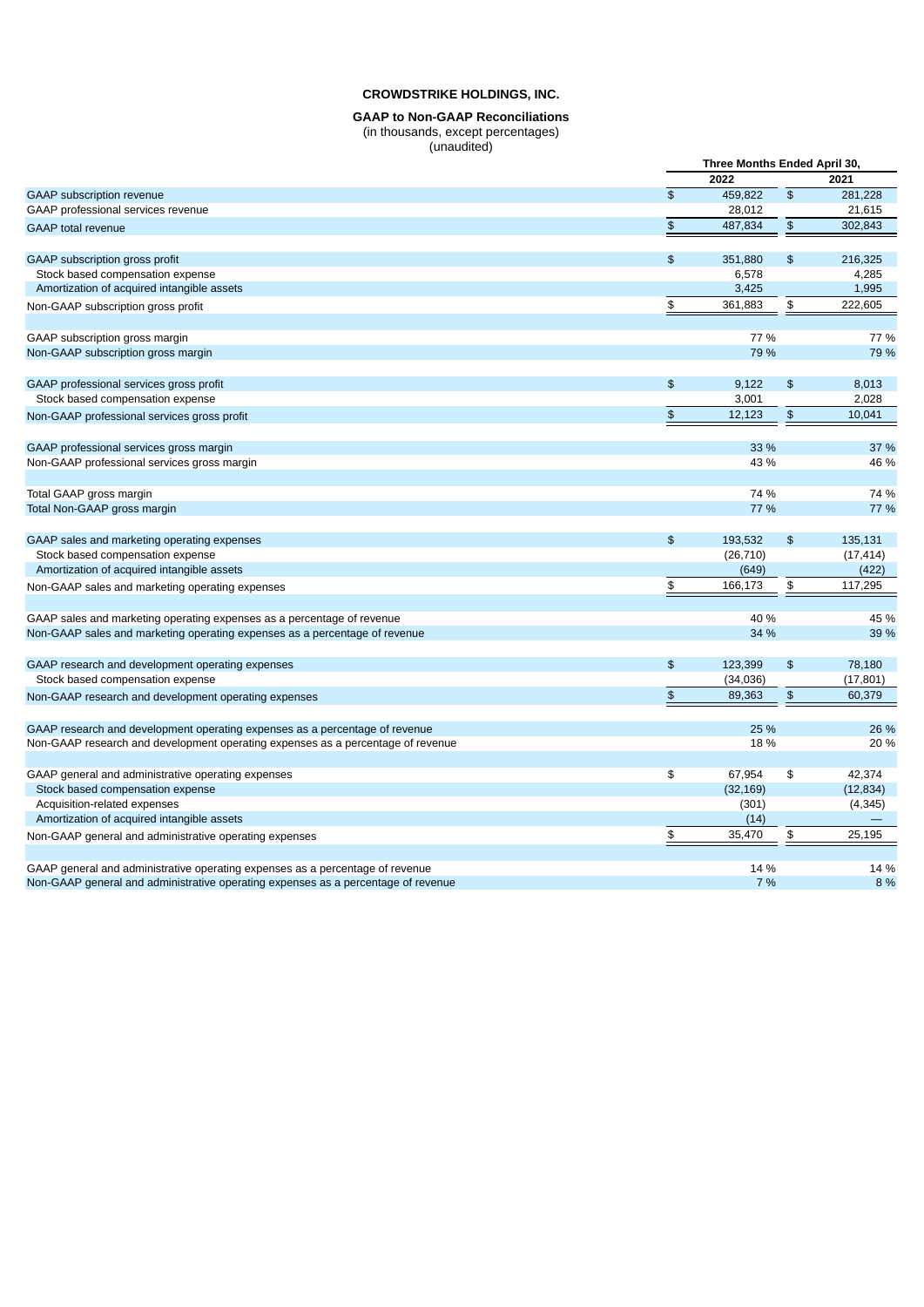### **GAAP to Non-GAAP Reconciliations (continued)** (in thousands, except per share amounts)

(unaudited)

|                                                                                                                                     |                | Three Months Ended April 30, |               |           |
|-------------------------------------------------------------------------------------------------------------------------------------|----------------|------------------------------|---------------|-----------|
|                                                                                                                                     |                | 2022                         |               | 2021      |
| <b>GAAP</b> loss from operations                                                                                                    | $\mathfrak{S}$ | (23, 883)                    | $\frac{1}{2}$ | (31, 347) |
| Stock based compensation expense                                                                                                    |                | 102,494                      |               | 54,362    |
| Amortization of acquired intangible assets                                                                                          |                | 4,088                        |               | 2,417     |
| Acquisition-related expenses                                                                                                        |                | 301                          |               | 4,345     |
| Non-GAAP income from operations                                                                                                     | \$             | 83,000                       | $\frac{1}{2}$ | 29,777    |
| GAAP operating margin                                                                                                               |                | (5)%                         |               | (10)%     |
| Non-GAAP operating margin                                                                                                           |                | 17 %                         |               | 10 %      |
| GAAP net loss attributable to CrowdStrike                                                                                           | \$             | (31, 523)                    | \$            | (85,049)  |
| Stock based compensation expense                                                                                                    |                | 102,494                      |               | 54,362    |
| Amortization of acquired intangible assets                                                                                          |                | 4,088                        |               | 2,417     |
| Acquisition-related expenses                                                                                                        |                | 301                          |               | 4,345     |
| Amortization of debt issuance costs and discount                                                                                    |                | 546                          |               | 547       |
| Provision for income taxes $(1)$                                                                                                    |                |                              |               | 48,824    |
| Gains and other income from strategic investments attributable to CrowdStrike                                                       |                | (1, 114)                     |               | (2, 178)  |
| Non-GAAP net income attributable to CrowdStrike                                                                                     | $\frac{1}{2}$  | 74,792                       | $\frac{1}{2}$ | 23,268    |
| Weighted-average shares used in computing basic net loss per share attributable to CrowdStrike common stockholders (GAAP)           |                | 231,179                      |               | 224,153   |
| GAAP basic net loss per share attributable to CrowdStrike common stockholders                                                       | \$             | (0.14)                       | $\frac{2}{3}$ | (0.38)    |
| GAAP diluted net loss per share attributable to CrowdStrike common stockholders                                                     | \$             | (0.14)                       | $\frac{2}{3}$ | (0.38)    |
| Stock-based compensation                                                                                                            |                | 0.43                         |               | 0.23      |
| Amortization of acquired intangible assets                                                                                          |                | 0.02                         |               | 0.01      |
| Acquisition-related expenses                                                                                                        |                |                              |               | 0.02      |
| Provision for income taxes <sup>(1)</sup>                                                                                           |                |                              |               | 0.21      |
| Adjustment to fully diluted earnings per share (2)                                                                                  |                |                              |               | 0.02      |
| Gains and other income from strategic investments attributable to CrowdStrike                                                       |                |                              |               | (0.01)    |
| Non-GAAP diluted net income per share attributable to CrowdStrike common stockholders                                               | \$             | 0.31                         | \$            | 0.10      |
| Weighted-average shares used in diluted net income (loss) per share attributable to CrowdStrike common stockholders<br>calculation: |                |                              |               |           |

GAAP 231,179 224,153 Non-GAAP 238,654 237,363

\_\_\_\_\_\_\_\_\_\_\_\_\_\_\_\_\_\_\_\_\_\_\_\_\_\_\_\_

1) We use our GAAP provision for income taxes for the purpose of determining our non-GAAP income tax expense. The tax costs for intellectual property integration relating to the Humio<br>acquisition is included in the GAAP pr intangibles assets, including purchased patents, acquisition related expenses, amortization of debt issuance costs and discount, gains and other income from strategic investments<br>attributable to CrowdStrike and legal reser

(2) For periods in which we had diluted non-GAAP net income per share attributable to CrowdStrike common stockholders, the sum of the impact of individual reconciling items may not total to diluted Non-GAAP net income per share attributable to CrowdStrike common stockholders because the basic share counts used to calculate GAAP net loss per share attributable to<br>CrowdStrike common stockholders differ from the rounding differences. The GAAP net loss per share attributable to CrowdStrike common stockholders calculation uses a lower share count as it excludes dilutive shares which are included in calculating the non-GAAP net income per share attributable to CrowdStrike common stockholders.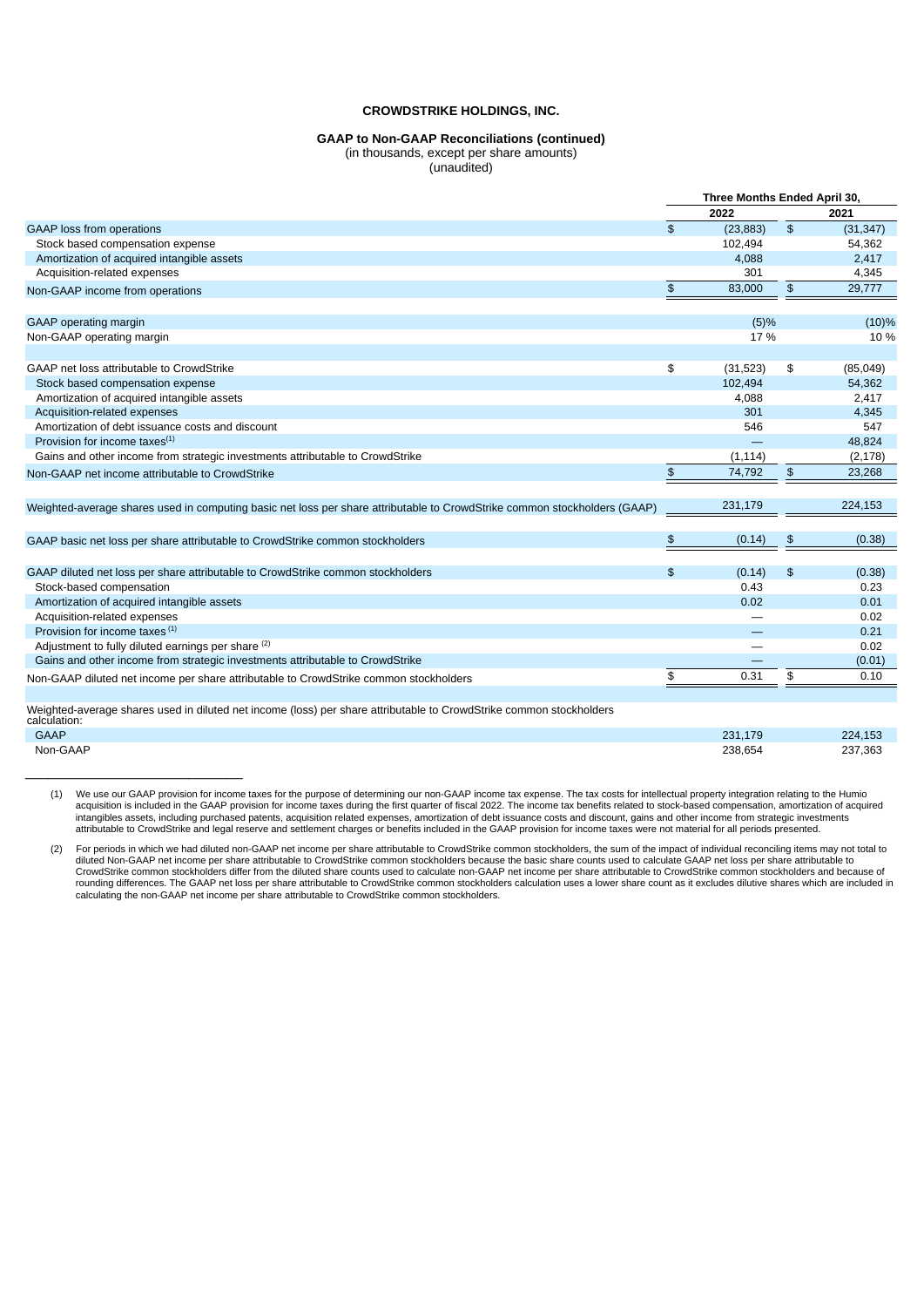#### **GAAP to Non-GAAP Reconciliations (continued)**

(in thousands, except percentages) (unaudited)

|                                                                                            | Three Months Ended April 30, |           |    |            |
|--------------------------------------------------------------------------------------------|------------------------------|-----------|----|------------|
|                                                                                            |                              | 2022      |    | 2021       |
| GAAP net cash provided by operating activities                                             | \$                           | 214.957   | \$ | 147.533    |
| Purchases of property and equipment                                                        |                              | (52, 211) |    | (25, 796)  |
| Capitalized internal-use software and website development costs                            |                              | (5,214)   |    | (4, 434)   |
| Free cash flow                                                                             |                              | 157,532   |    | 117,303    |
|                                                                                            |                              |           |    |            |
| GAAP net cash used in investing activities                                                 | \$                           | (60, 950) | \$ | (384, 946) |
| GAAP net cash provided by financing activities                                             | \$                           | 4.568     | \$ | 2.609      |
|                                                                                            |                              |           |    |            |
| GAAP net cash provided by operating activities as a percentage of revenue                  |                              | 44 %      |    | 49 %       |
| Purchases of property and equipment as a percentage of revenue                             |                              | (11)%     |    | (9)%       |
| Capitalized internal-use software and website development costs as a percentage of revenue |                              | $(1)\%$   |    | (1)%       |
| Free cash flow margin                                                                      |                              | $32\%$    |    | 39 %       |

**###**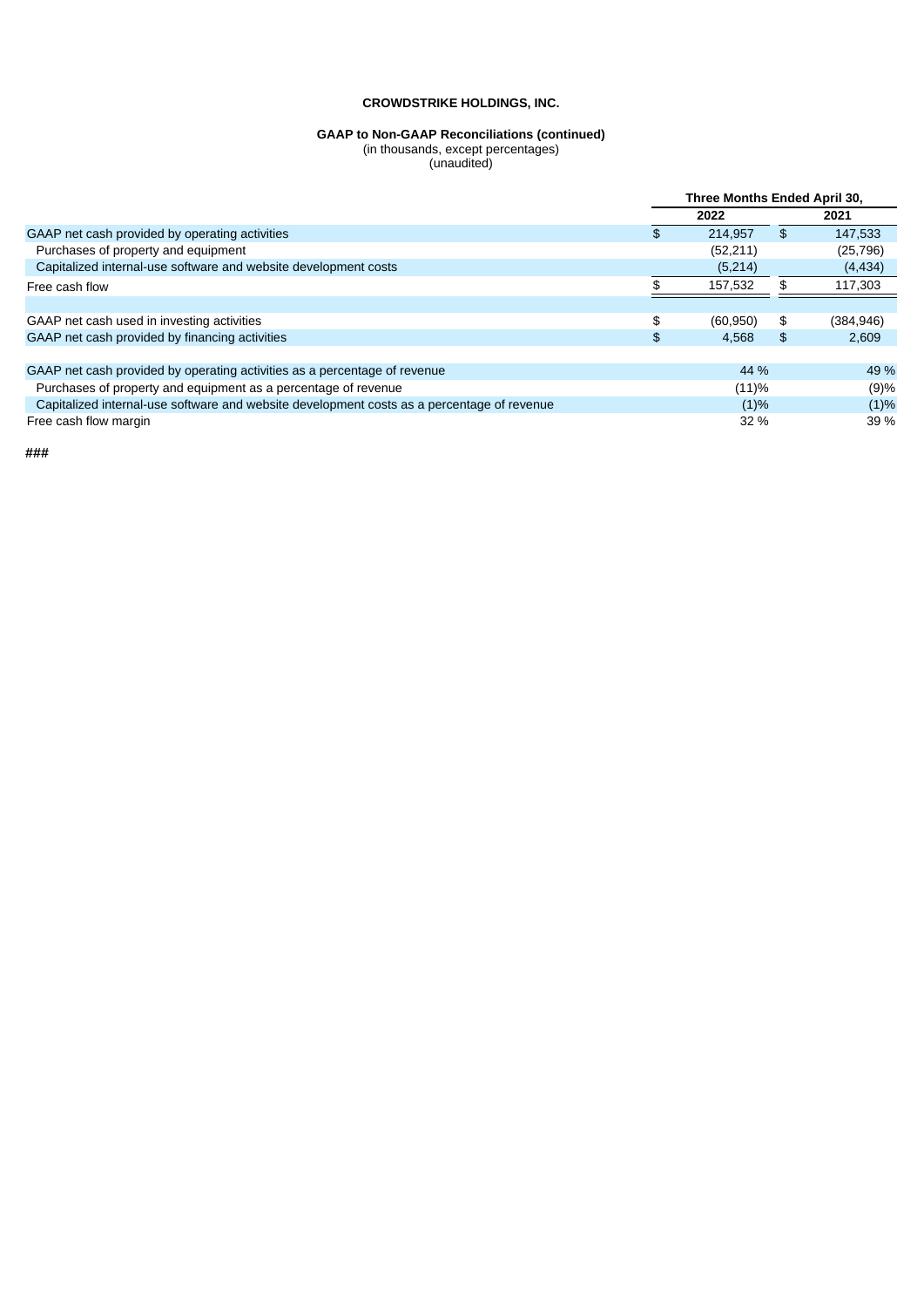### **Explanation of Non-GAAP Financial Measures**

In addition to our results determined in accordance with U.S. generally accepted accounting principles ("GAAP"), we believe the following non-GAAP measures are useful in evaluating our operating performance. We use the following non-GAAP financial information to evaluate our ongoing operations and for internal planning and forecasting purposes. We believe that non-GAAP financial information, when taken collectively, may be helpful to investors because it provides consistency and comparability with past financial performance. However, non-GAAP financial information is presented for supplemental informational purposes only, has limitations as an analytical tool, and should not be considered in isolation or as a substitute for financial information presented in accordance with GAAP.

Other companies, including companies in our industry, may calculate similarly titled non-GAAP measures differently or may use other measures to evaluate their performance, all of which could reduce the usefulness of our non-GAAP financial measures as tools for comparison. In addition, the utility of free cash flow as a measure of our financial performance and liquidity is limited as it does not represent the total increase or decrease in our cash balance for a given period.

Investors are encouraged to review the related GAAP financial measures and the reconciliation of these non-GAAP financial measures to their most directly comparable GAAP financial measures and not rely on any single financial measure to evaluate our business.

### *Non-GAAP Subscription Gross Profit and Non-GAAP Subscription Gross Margin*

We define non-GAAP subscription gross profit and non-GAAP subscription gross margin as GAAP subscription gross profit and GAAP subscription gross margin, respectively, excluding stock-based compensation expense and amortization of acquired intangible assets. We believe non-GAAP subscription gross profit and non-GAAP subscription gross margin provide our management and investors consistency and comparability with our past financial performance and facilitate period-to-period comparisons of operations, as these measures eliminate the effects of certain variables unrelated to our overall operating performance.

### *Non-GAAP Income from Operations*

We define non-GAAP income from operations as GAAP loss from operations excluding stock-based compensation expense, amortization of acquired intangible assets, including purchased patents, acquisition-related expenses and legal reserve and settlement charges or benefits. We believe non-GAAP income from operations provides our management and investors consistency and comparability with our past financial performance and facilitate period-to-period comparisons of operations, as this metric generally eliminates the effects of certain variables unrelated to our overall operating performance.

#### *Non-GAAP Net Income Attributable to CrowdStrike*

We define non-GAAP net income attributable to CrowdStrike as GAAP net loss attributable to CrowdStrike excluding stock-based compensation expense, amortization of acquired intangible assets, including purchased patents, acquisition-related expenses, amortization of debt issuance costs and discount, gains and other income from strategic investments, legal reserve and settlement charges or benefits and the tax costs for intellectual property integration relating to the Humio acquisition. We believe non-GAAP net income attributable to CrowdStrike provides our management and investors consistency and comparability with our past financial performance and facilitates period-to-period comparisons, as this metric generally eliminates the effects of certain variables unrelated to our overall performance.

### *Non-GAAP Net Income per Share Attributable to CrowdStrike Common Stockholders, Diluted*

We define non-GAAP net income per share attributable to CrowdStrike common stockholders, as non-GAAP net income attributable to CrowdStrike divided by the weighted-average shares outstanding, which includes the dilutive effect of potentially diluted common stock equivalents outstanding during the period. We may periodically incur charges or receive payments in connection with litigation settlements. We exclude these charges and payments received from non-GAAP net income attributable to CrowdStrike when associated with a significant settlement because we do not believe they are reflective of ongoing business and operating results.